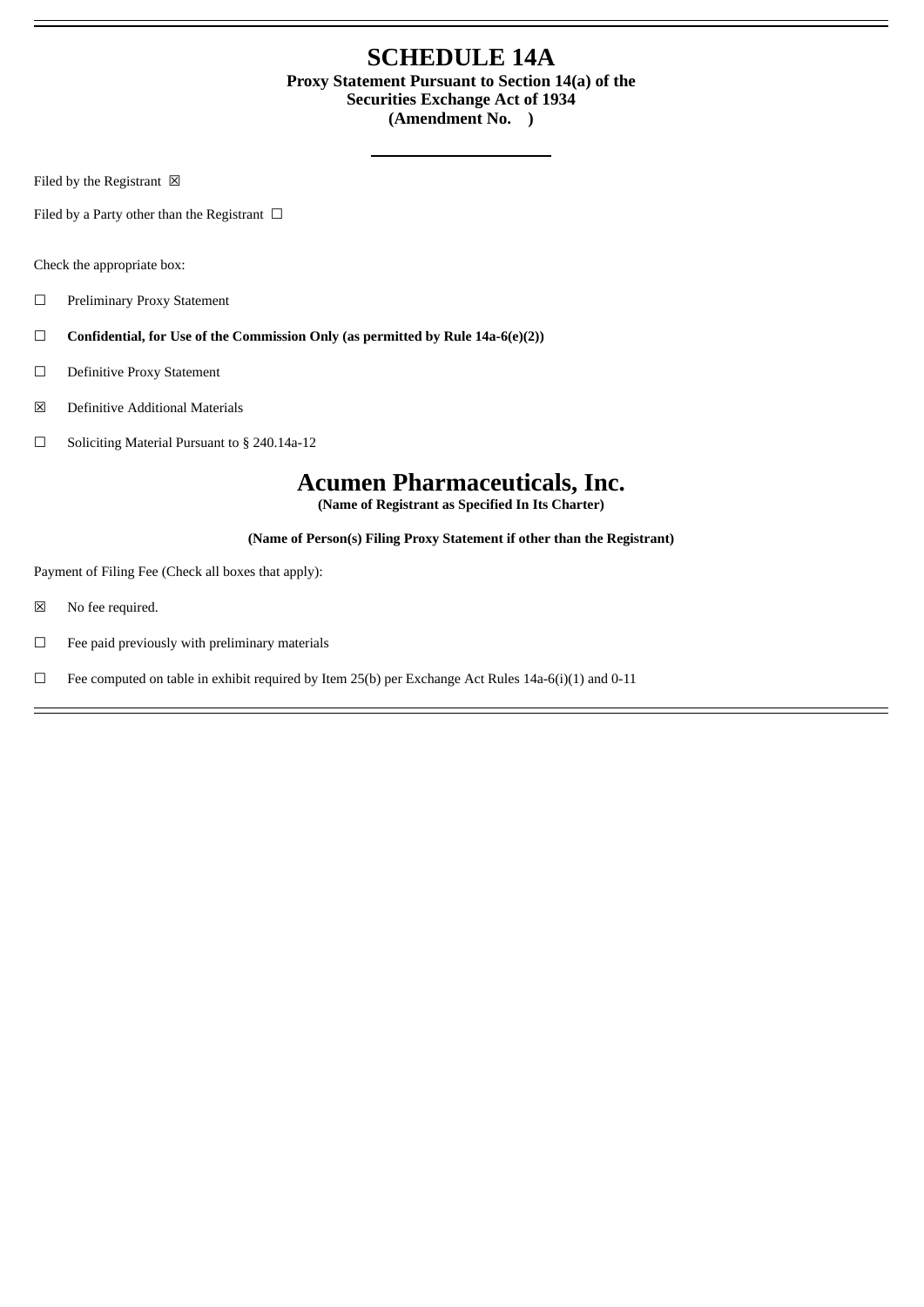

**Acumen Pharmaceuticals, Inc. Important Notice Regarding the Availability of Proxy Materials for the Stockholders Meeting to be held on June 15, 2022**

### **10:00 A.M. Eastern Time**

**For Stockholders of record as of April 18, 2022**

**This communication presents only an overview of the more complete proxy materials that are available to you on the Internet. This is not a ballot. You cannot use this notice to vote your shares. We encourage you to access and review all of the important information contained in the proxy materials before voting.**

**To view the Notice and Proxy Statement and Annual Report, and to obtain directions to attend the meeting, go to: www.proxydocs.com/ABOS**

**To vote your proxy while visiting this site, you will need the 12 digit control number in the box below.**

Under United States Securities and Exchange Commission rules, proxy materials do not have to be delivered in paper. Proxy materials can be distributed by making them available on the internet.



### **For a convenient way to view the Notice and Proxy Statement and Annual Report and VOTE go to www.proxydocs.com/ABOS**

**Have the 12 digit control number located in the shaded box above available when you access the website and follow the instructions.**

If you want to receive a paper or e-mail copy of the proxy material, you must request one. There is no charge to you for requesting a copy. In order to receive a paper package in time for this *year's meeting, you must make this request on or before June 03, 2022.*

*To order paper or e-mail materials, use one of the following methods.*



| <b>TELEPHONE</b> |
|------------------|
| (866) 648-8133   |



\* If requesting material by e-mail, please send a blank e-mail with the 12 digit control number (located above) in the subject line. No other requests, instructions OR other inquiries should be included with your e-mail requesting .<br>aterial

| When requesting via the Internet or telephone you will need the 12 digit control number<br>located in the shaded box above. | * If<br>$e-1$<br>the<br>ing<br>ma |
|-----------------------------------------------------------------------------------------------------------------------------|-----------------------------------|
|                                                                                                                             |                                   |

# **Acumen Pharmaceuticals, Inc.**

**Meeting Type:** Annual Meeting of Stockholders **Date:** Wednesday, June 15, 2022 **Time:** 10:00 AM, Eastern Time **Place:** Annual Meeting to be held live via the Internet - please visit www.proxydocs.com/ABOS for more details

**You must register to attend the meeting online and/or participate at www.proxydocs.com/ABOS**

**SEE REVERSE FOR FULL AGENDA**